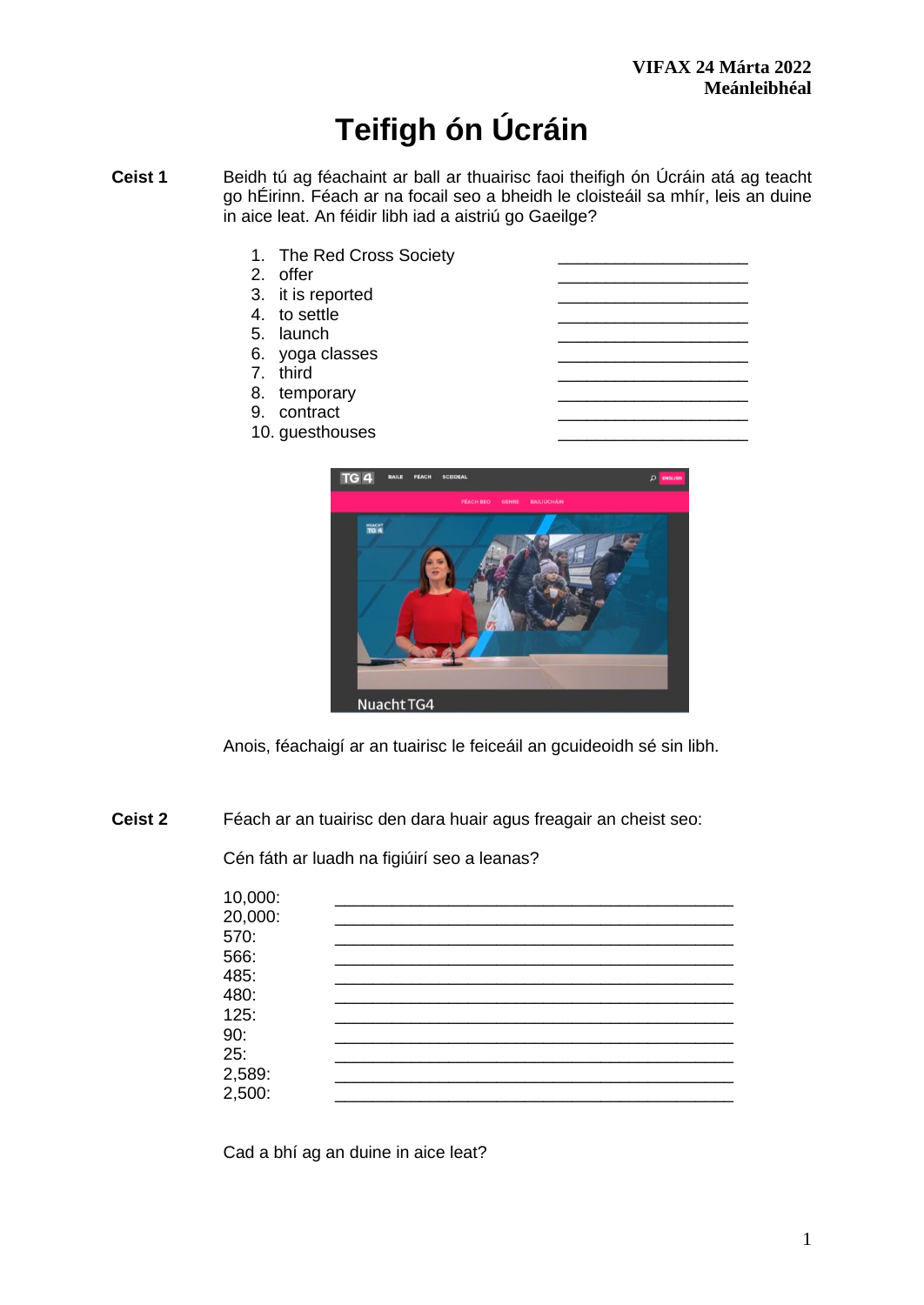- **Ceist 3** Anois, féach ar an mír arís agus cum cúig cheist, bunaithe ar an mír, le cur ar an duine in aice leat.
- **Ceist 4** Éist le hAilbhe arís agus é ag déanamh cur síos ar na figiúirí ar an scáileán.



Cén fáth a bhfuil séimhiú aige ar 'Ciarraí', 'Clár' agus 'Dún na nGall'?

**Ceist 5** '…ba mhaith linn seans a **thabhairt**…'

Cén ghné den ghramadach atá i gceist leis an bhfocal atá i gcló trom?

Cuir an fhoirm cheart de na briathra atá idir lúibíní sna spásanna thíos.

- 1. Caithfidh tú an aiste sin a (scríobh) anocht.
- 2. Is breá liom a (bí) entitled ag siúl cois farraige.
- 3. Nach mór duit bronntanas a (ceannaigh) don mhúinteoir?
- 4. Ní féidir liom an obair bhaile seo a (déan) \_\_\_\_\_\_\_\_\_\_!
- 5. Ar mhiste leat an doras a (dún)
- 6. Beidh an comhlacht in ann é a (soláthair) \_\_\_\_\_\_\_\_\_\_ amárach.
- 7. An féidir leat an madra a (cuir) en mach?
- 8. Is fuath leis an teach a (glan) \_\_\_\_\_\_\_\_\_
- 9. An féidir leat é a (abair) en la rís, le do thoil?
- 10. Caithfidh siad an t-airgead a (faigh) \_\_\_\_\_\_\_\_\_\_.

**Ceist 6** Pléigh na ceisteanna seo a leanas leis na daoine eile i do ghrúpa:

- 1. Conas a mhothaíonn tú nuair a fheiceann tú íomhánna de na hÚcránaigh ag teitheadh ón Úcráin?
- 2. Conas a mhothaíonn na teifigh iad féin, dar leat?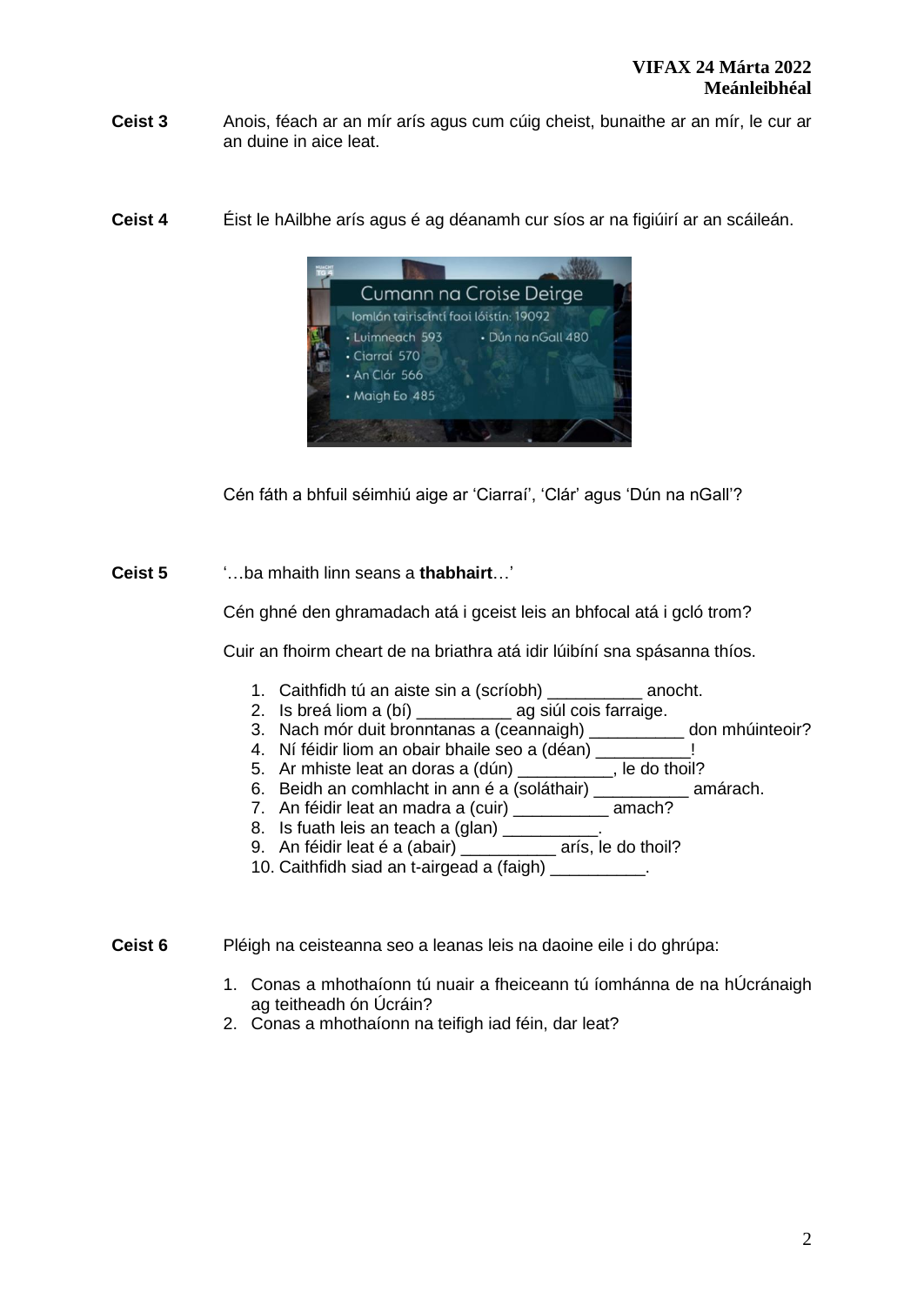### **Treoracha agus Freagraí Ceist 1**

- 1. The Red Cross Society *Cumann na Croise Deirge*
- 
- 3. it is reported *tuairiscítear*
- 4. to settle *lonnú*
- 5. launch *lainseáil*
- 6. yoga classes *ranganna ióga*
- 7. third *trian*
- 8. temporary *sealadach*
- 9. contract *conradh*
- 10. guesthouses *tithe aíochta*

## **Ceist 2**

Féach an script.

## **Ceist 3** Ceisteanna samplacha:

Cá mhéad teifeach atá tagtha go hÉirinn go dtí seo?

Cá mhéad tairiscint atá déanta ag Éireannaigh le lóistín a chur ar fáil?

Cá mhéad tairiscint atá faighte ó Chontae Mhaigh Eo le lóistín a chur ar fáil?

2. offer *tairiscint* 

Cá mhéad teifeach atá i mBun Dobhráin / i Liatroim / i gContae na Gaillimhe?

Cá mhéad seomra atá Óstán Chuan Charna ag cur ar fáil?

Cad a bhí le rá ag Máirín Murray?

Cad atá i gceist leis an ngrúpa *Tech For Good Dublin*?

Cén fáth ar luadh an Roinn Leanaí, Comhionannais, Míchumais, Lánpháirtíochta agus Óige sa mhír?

# **Ceist 4**

'Bhí 570 tairiscint faighte as Contae Chiarraí, 566 ó Chontae an Chláir, 485 as Maigh Eo agus 480 ó Dhún na nGall.'

- Contae C**h**iarraí: Nuair a thagann ainmfhocal cinnte sa ghinideach (Ciarraí) i ndiaidh ainmfhocal eile (Contae), is gnách an t-ainmfhocal sin (Ciarraí) a fhágáil gan infhilleadh agus séimhiú a chur air.
- ó C**h**ontae an C**h**láir: Leanann séimhiú an réamhfhocal simplí **ó**; tá séimhiú ar 'Clár' mar tá an t-ainmfhocal sin sa tuiseal ginideach, uatha.

ó D**h**ún na nGall: Leanann séimhiú an réamhfhocal simplí **ó**.

## **Ceist 5: An t-ainm briathartha**

- 1. Caithfidh tú an aiste sin a **scríobh** anocht.
- 2. Is breá liom a **bheith** ag siúl cois farraige.
- 3. Nach mór duit bronntanas a **cheannach** don mhúinteoir?
- 4. Ní féidir liom an obair bhaile seo a **dhéanamh**!
- 5. Ar mhiste leat an doras a **dhúnadh**, le do thoil?
- 6. Beidh an comhlacht in ann é a **sholáthar** amárach.
- 7. An féidir leat an madra a **chur** amach?
- 8. Is fuath leis an teach a **ghlanadh**.
- 9. An féidir leat é a **rá** arís, le do thoil?
- 10. Caithfidh siad an t-airgead a **fháil**.

## **Ceist 6**

Is féidir na foghlaimeoirí a chur ag plé na gceisteanna seo i ngrúpaí de thriúr nó de cheathrar.